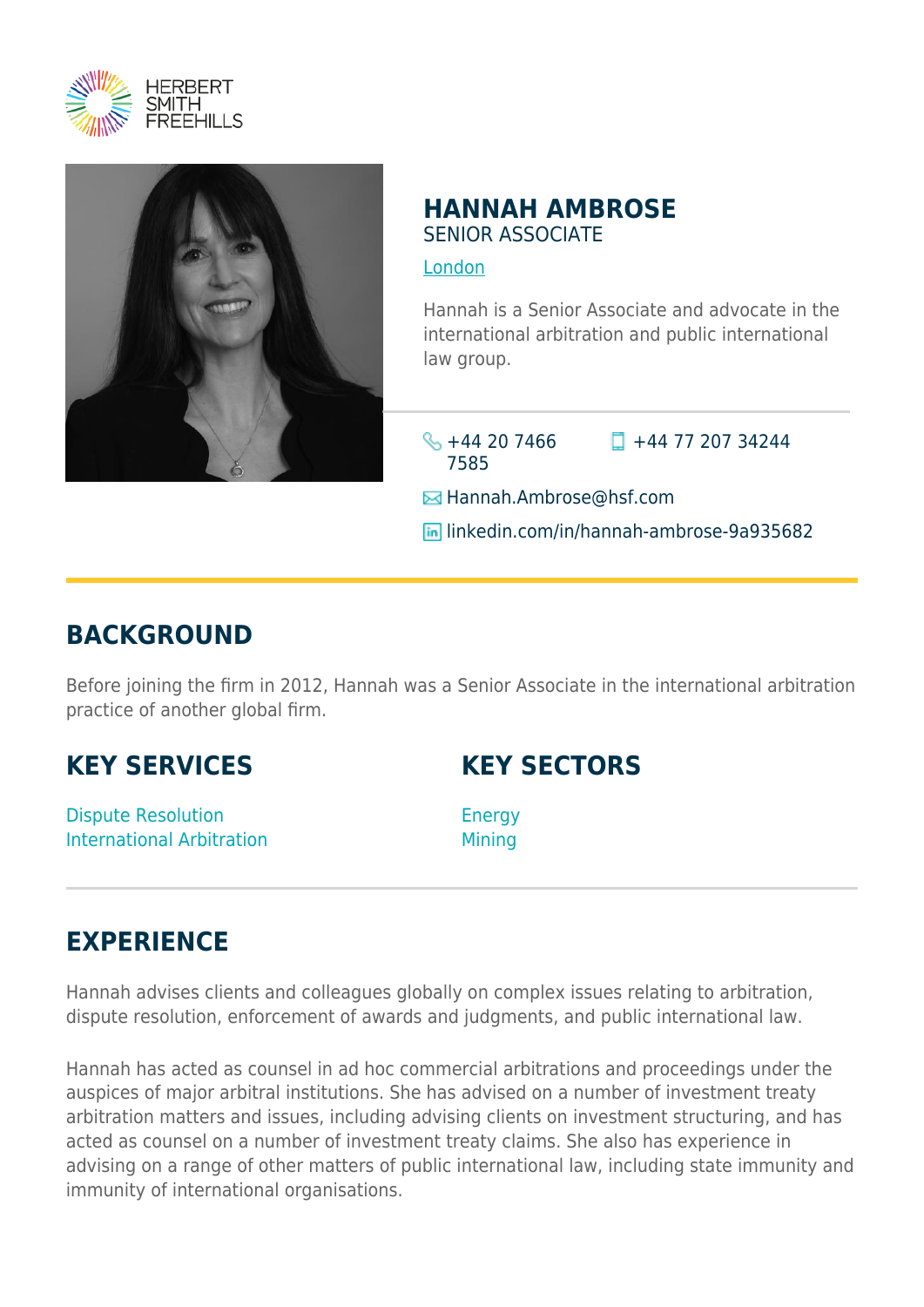Hannah is a solicitor advocate.

Hannah is listed in Legal 500 as a Rising Star for International Arbitration and for Public International Law.

She regularly speaks and publishes on arbitration and public international law related issues and developments. She is a co-author of chapters on Arbitration, ADR and Enforcement of Foreign Judgments in Blackstone's Civil Practice (pub. OUP) and has written on arbitrators' duties in Arbitration in England: 2030 Vision (forthcoming, pub. Wolters Kluwer).

Hannah is a member of the steering committee for our pro bono international development project, Fair Deal Sierra Leone. Her work as part of this project has included delivering capacity building training on arbitration to the judiciary and private practitioners in Freetown, providing legislative drafting support to the Sierra Leone Law Reform Commission, supporting Sierra Leone with its accession to the New York Convention 1958, and working with the Sierra Leone Investment and Export Promotion Agency.

Hannah is a trustee of The International Lawyers Project, a leading international charitable organisation advancing economic justice and the rule of law through provision of pro bono legal expertise to civil society, parliaments and communities.

Hannah's experience includes advising:

#### **Investment Treaty Arbitration and Public International Law**

- Nord Stream 2 in its claim against the EU under the Energy Charter Treaty
- Vedanta Resources PLC on a claim against India under the UK-India Bilateral Investment Treaty arising from the imposition of retroactive tax
- a west African state on a threatened investment treaty claim
- a social outcomes investor on state immunity, international organisation immunity, dispute resolution and governing law regarding proposed investments in Africa
- a pharmaceutical company on investment protection in the context of compulsory licencing
- on immunity issues in relation to the financing of a mining development in West Africa
- on international law issues in relation to the development of a gas field that straddles an